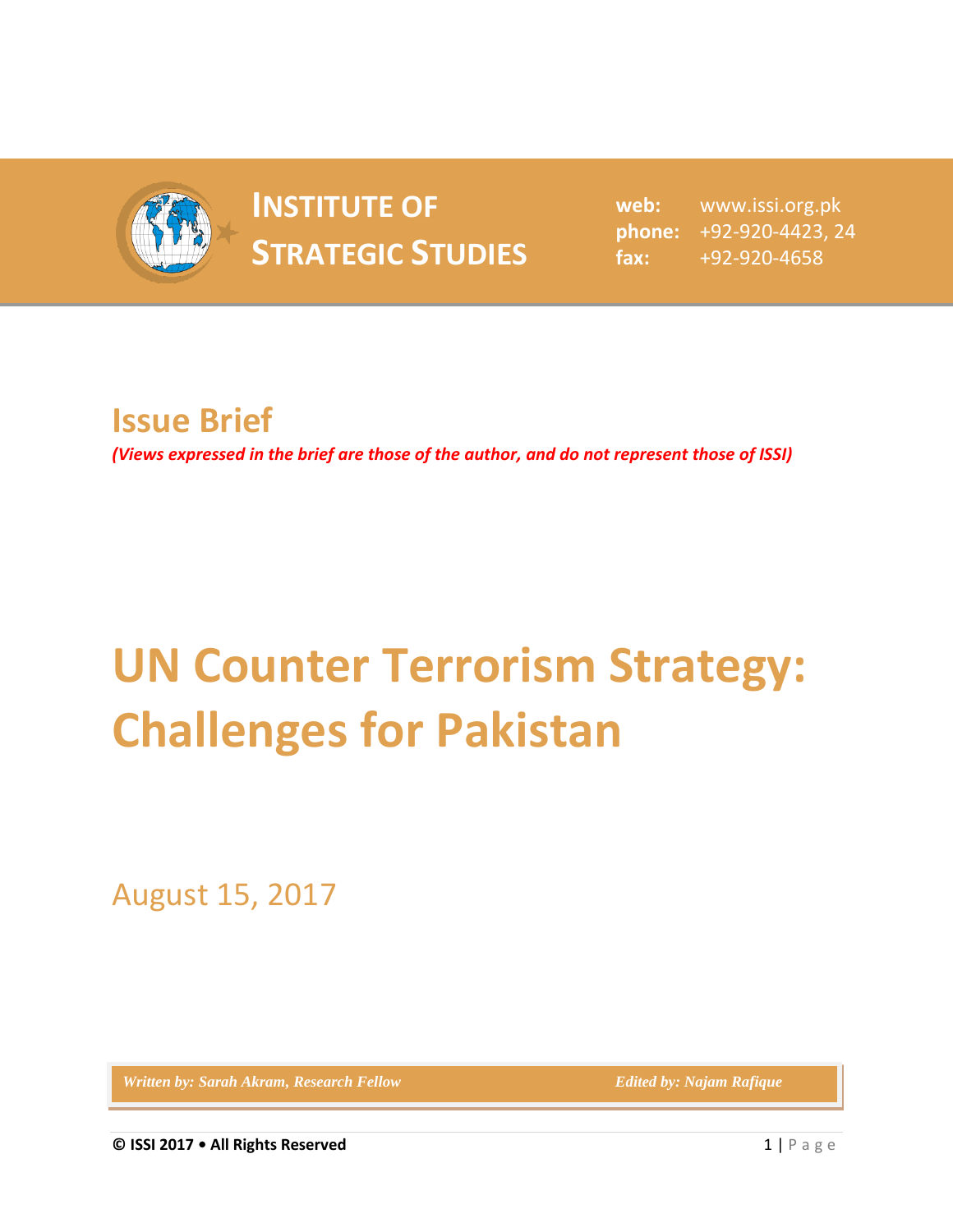## Overview of Terrorism: UN Global Counter-**Terrorism Strategy**



**While Pakistan struggles to eliminate the menace of terrorism, the international community, and especially the United Nations has also been actively pursuing plans and strategies to circumvent the spread of terrorism. Pakistan had been on the path of eliminating terrorism and militancy long before the initiation of the National Action Plan, which came immediately after the Peshawar Army Public School (APS) school attack in December 2014. The brutal terrorist attack presented one of the greatest challenge to Pakistan's security.**

The year 2015 witnessed major initiatives by Pakistan to curb and eliminate, as well as develop longterm strategies to obliterate terrorism in all forms. The international community has appreciated Pakistan's efforts in eliminating terrorist networks and has praised the successes achieved by the military operation Zarb-i-Azb, an operation aimed at eliminating terrorist networks and cleansing the country of terrorism.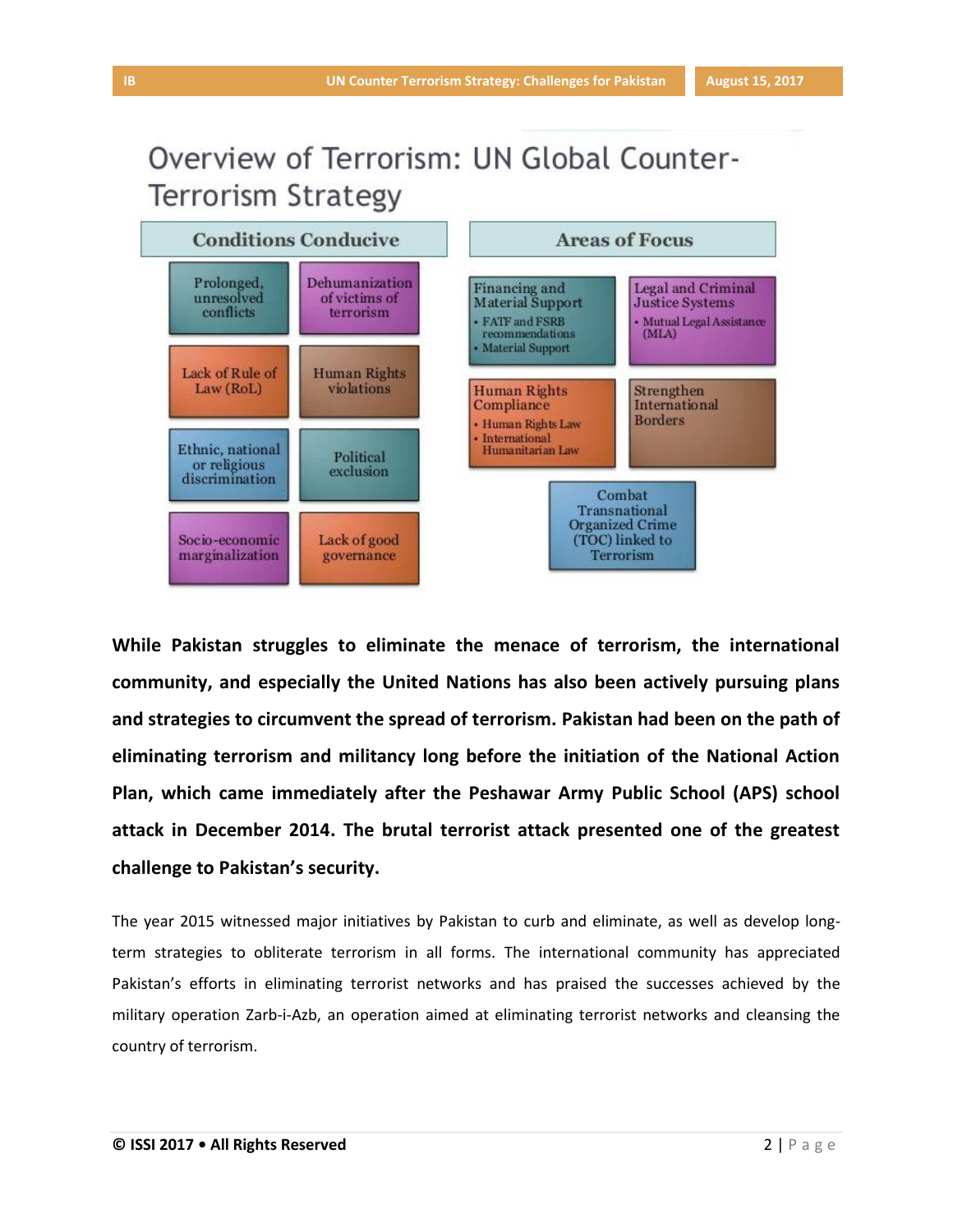The United Nations General Assembly adopted the Global Counter-Terrorism Strategy in September 2006. The strategy is a unique global instrument to augment national, regional and international efforts to counter terrorism. Through its acceptance, all member States have agreed for the first time to a common strategic and operational approach to fight terrorism. This consensus not only sent a clear message that terrorism is unacceptable in all its forms and expression, but also resolved to take practical steps individually and collectively to prevent and combat it.<sup>1</sup>

The United Nations Office of Counter-Terrorism was established through the adoption of General Assembly Resolution 71/291 on June 15, 2017. The creation of the Office is the first major institutional reform undertaken by the UN Secretary-General. The strategy is a unique global instrument to enhance national, regional and international efforts to counter terrorism.

Pakistan can benefit from the United Nations Counter Terrorism strategy. However, terrorism being a regional problem, requires neighbouring states to cooperate and jointly work against the menace of terrorism, and UN involvement in this regard can be a useful tool. The UN Global Counterterrorism Strategy has four pillars including:

- 1. Addressing the conditions conducive to the spread of terrorism
- 2. Measures to prevent and combat terrorism
- 3. Measures to build states' capacity to prevent and combat terrorism and to strengthen the role of the United Nations system in that regard;
- 4. Measures to ensure respect for human rights for all and the rule of law as the fundamental basis for the fight against terrorism.

The United Nations has time and again taken several initiatives in this regard and since terrorism poses a multipronged challenge and has to be fought at several fronts, it is important to note that the United Nations has launched the *Global Internet Forum to Counter Terrorism* partnership that will help further strengthen "counter-speech" protections through research and evidence-based efforts and technical

 $\overline{\phantom{a}}$ 

<sup>1</sup> UN Global Counterterrorism Strategy, https://www.un.org/counterterrorism/ctitf/en/un-global-counterterrorism-strategy